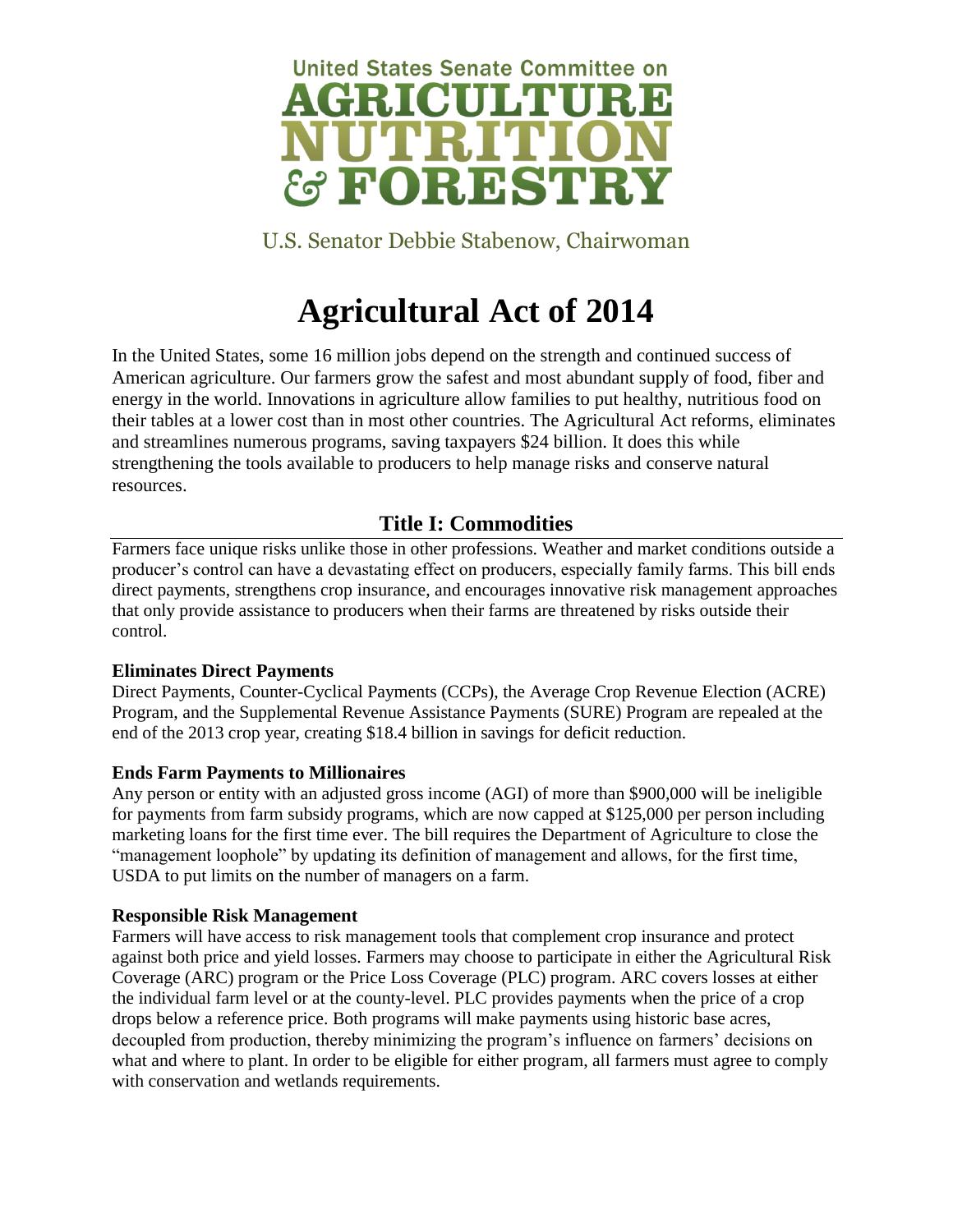# **Marketing Loans**

The Marketing Loan Program is continued to help provide farmers operating capital for their farms with a loan rate adjustment for upland cotton that is designed to bring the program into better compliance with World Trade Organization (WTO) requirements in response to Brazil's WTO lawsuit.

## **Sugar**

The Sugar Program is continued without changes through 2018.

## **Stronger Dairy Programs**

Recognizing that dairy is a unique commodity, two new programs replace existing dairy programs. The Dairy Margin Insurance program is an insurance program that protects producer margins equal to the difference between the all-milk price and a national feed cost. For small and medium-sized farms, lower premium margin protection is offered on the first 4 million pounds of milk marketed (the annual production of approximately 200 cows). The Dairy Product Purchasing Program gives the USDA flexibility to purchase dairy products when margins fall below \$4.00, and those products will be donated to organizations like food banks, soup kitchens, and homeless shelters. The new purchase program provides a backstop to ensure margins do not fall below the catastrophic \$4.00 level, like they did in 2009. These programs replace the Dairy Product Price Support Program (DPPSP) and the Milk Income Loss Contract Program (MILC).

# **Livestock & Supplemental Disaster Program**

The bill extends supplemental disaster assistance for producers whose livestock has been affected by high mortality rates caused by severe weather, disease, or other acts of nature. This assistance is provided retroactively to October 1, 2011, and the program is made permanent. Additionally, it will provide assistance to livestock producers who have experienced grazing losses due to drought. It also continues assistance for natural disasters that destroy grazing land, honey bees, farm fish, orchard trees, and nursery trees.

#### **Title II: Conservation**

The Agriculture Act of 2014 represents the most significant investment in land, water and wildlife conservation in years. The bill helps farmers and ranchers conserve vital natural resources such as healthy soil, clean water, and wildlife habitat. The 2014 Farm Bill continues important conservation investments while streamlining and improving programs to make them more effective and reducing overall spending.

Overall the Farm Bill's Conservation Title saves \$6 billion in mandatory spending by streamlining programs and reducing program duplication. The bill consolidates 23 programs into 13 while still maintaining, and in some cases strengthening, the tools needed to sufficiently conserve land and water resources. These reforms were achieved by placing emphasis on improvements that enhance program effectiveness such as combining four programs to create a new Regional Conservation Partnership Program and consolidating the various easements programs into one consolidated initiative. While the Farm Bill reduces the number of programs, it preserves the ability to deliver the core conservation purposes and objectives of all existing programs.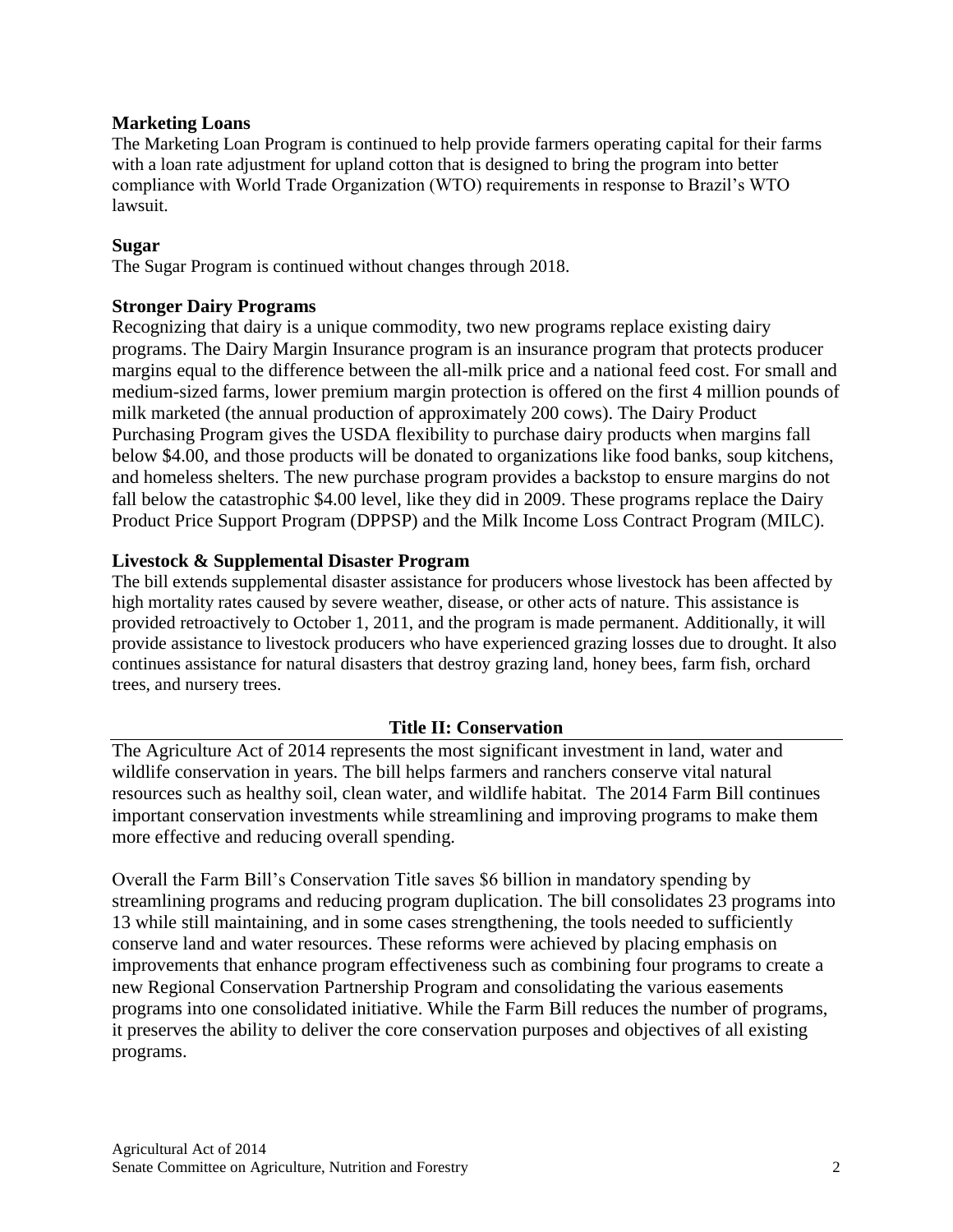# *Working Lands*

# **Environmental Quality Incentives Program (EQIP)**

The 2014 Farm Bill continues the Environmental Quality Incentives Program (EQIP), providing farmers and ranchers with important cost-share assistance on working lands for conservation activities that help farmers meet or avoid the need for natural resource regulation.

# **Conservation Stewardship Program (CSP)**

The 2014 Farm Bill continues the Conservation Stewardship Program (CSP) program which encourages higher levels of conservation and the adoption of new and emerging conservation technologies on farms, ranches, and forests. The Farm Bill made changes to the program to ease use and implementation.

# **Conservation Innovation Grants (CIG)**

Conservation Innovation Grants are provided on a competitive basis to encourage the development of new or improved conservation practices. CIG is geared towards projects that offer new approaches to providing producers environmental and production benefits. A new reporting requirement is added to increase program transparency.

# **Voluntary Public Access and Habitat Incentive Program**

Private landowners are able to realize a value-added benefit by creating wildlife habitats and opening their land up to hunting, fishing, and other kinds of public outdoor recreation. This program is continued with funding at \$40 million.

# *Conservation Reserve Program*

# **Refocuses the Conservation Reserve Program**

The Conservation Reserve Program (CRP) helps conserve soil, water and wildlife resources by placing highly erodible and environmentally sensitive land in conserving uses through voluntary contracts with farmers, ranchers and landowners. The Farm Bill provides for a "step down" of the acreage cap over the five-year life of this legislation as follows:

- Fiscal year 2014, no more than 27.5 million acres
- Fiscal year 2015, no more than 26 million acres
- Fiscal year 2016, no more than 25 million acres
- Fiscal year 2017, no more than 24 million acres
- Fiscal year 2018, no more than 24 million acres.

The Farm Bill also allows for a new option for the enrollment of up to 2 million acres of grasslands in the CRP. This gives farmers and ranchers another tool to protect grassland from conversion.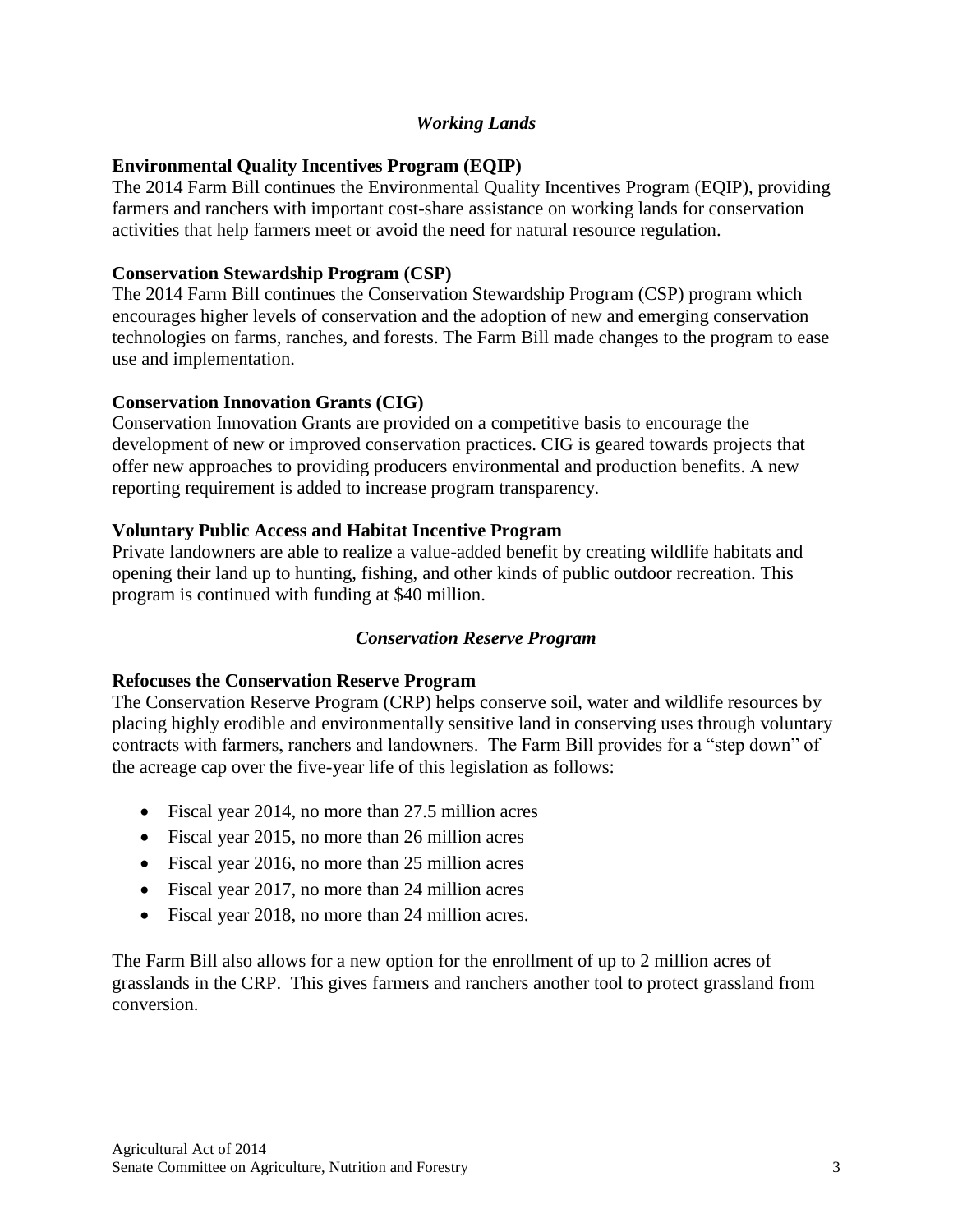# *Regional Partnerships*

# **Regional Conservation Partnership Program**

This new approach to conservation has been called "the future of conservation" by former NRCS Chief Dave White, and will leverage a significant amount of taxpayer dollars while placing emphasis on locally led conservation. The 2014 Farm Bill:

- Establishes a new partnership program which consolidates four programs into one that will support projects that improve soil quality, water quality and quantity, or wildlife habitat in a specific area or region.
- Increases transparency and accountability by selecting projects through a competitive, merit-based process and leveraging partner resources to achieve project goals.
- Institutes a Critical Conservation Area component through which the Agriculture Secretary shall designate areas with particularly significant water quality and quantity issues and natural resource regulatory pressures.

# *Easements*

# **Simplified Easements Program**

The Farm Bill streamlines three conservation easement authorities into a single program, the Agricultural Conservation Easement Program. The overall program contains two parts: Agricultural Land Easements and Wetland Reserve Easements.

- Agricultural Land Easements are used to protect agricultural land from development and keep them devoted to agricultural uses, including keeping grazing lands and important grasslands in grazing and related uses.
- Wetland Reserve Easements are used to restore, protect, and enhance wetlands, which are important for water quality, quantity and wildlife habitat in many areas.
- Provides sufficient funding and authority through 10-year baseline for all types of easements.

# **Conservation Compliance**

The conservation compliance provision included in the Farm Bill reflects the growing role crop insurance plays in helping America's farmers manage risk. Conservation compliance links basic conservation requirements to crop insurance premium subsidy.. These conservation requirements also apply to agricultural producers participating in the commodity support programs in Title I and all conservation programs.

# **Sodsaver**

The Sodsaver provision increases individual accountability by reducing farm program benefits to farmers producing on newly broken lands. Sodsaver does not prohibit farmers from breaking out new land; it ensures they do so at their own risk, and not at the expense of taxpayers.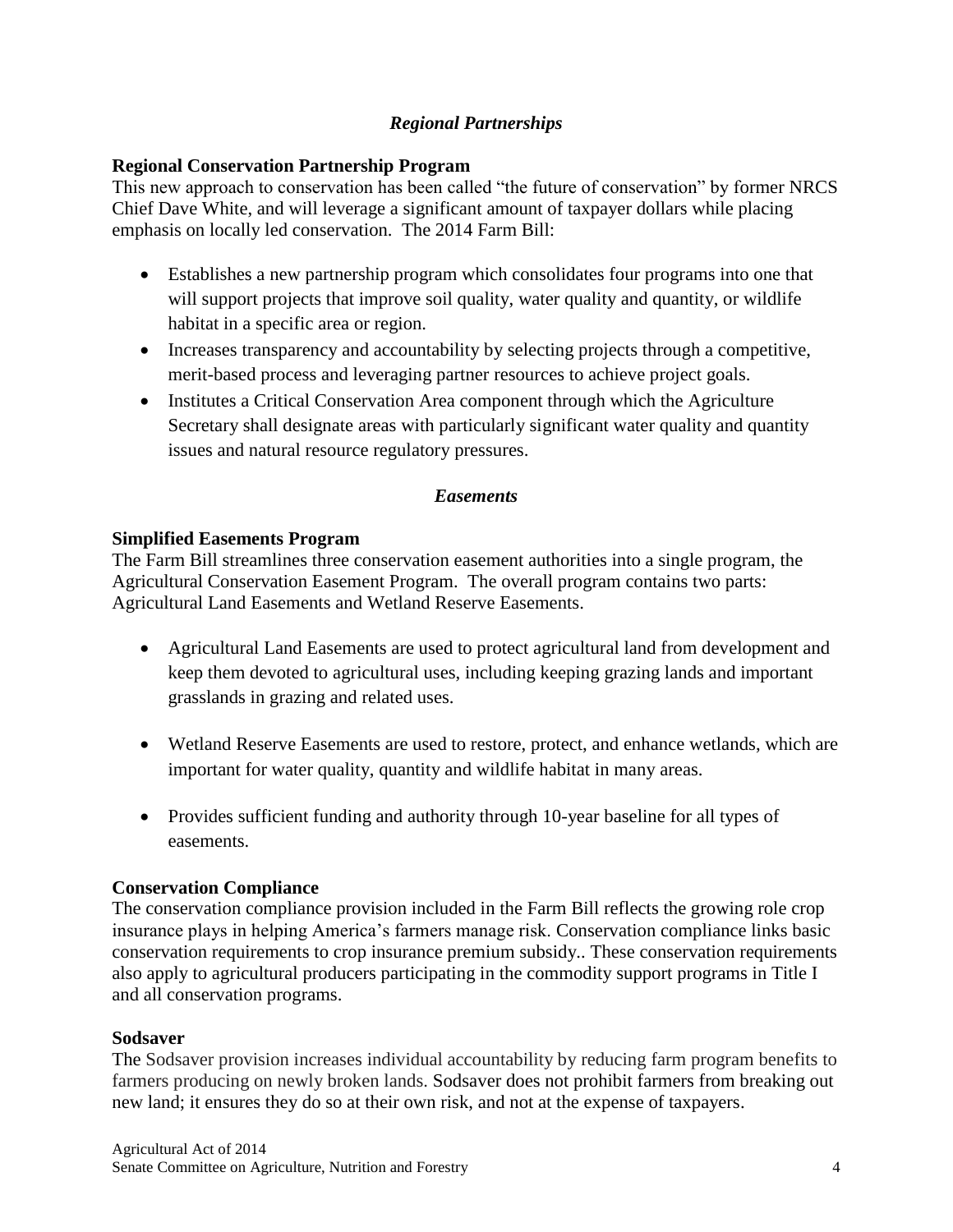# **Conservation of Private Grazing Land**

The program is reauthorized to improve private grazing land by offering technical assistance and educational activities to landowners looking to better manage their land.

# **Grassroots Source Water Protection Program**

State rural water associations are encouraged to use technical assistance in order to promote conservation activities that protect the quality of our nation's drinking water through this program.

# **Small Watershed Rehabilitation Program**

Many of the flood control structures (mainly dams) in our country are reaching their maximum life expectancy. This program provides for projects to improve their longevity.

# **Payments in Lieu of Taxes (PILT)**

The Farm Bill reauthorizes the PILT program for one year. This program provides Federal payments to local governments that help offset losses in property taxes due to non-taxable Federal lands within their boundaries. PILT payments help local governments carry out services such as firefighting and police protection and construction of public schools and roads.

# **Title III: Trade**

The United States maintains a significant trade surplus in agriculture, which is one of the few sectors where we export more than we import. The Agriculture Act of 2014 continues that leadership with a focus on opening new markets and fighting trade barriers. It also recognizes the importance of America's leadership in times of food emergencies and reforms key policies to reduce waste in the system and provide flexibility to respond to changing food aid needs. Through the modest, common sense reforms through the Farm Bill, our international food aid programs will be able to reach additional 500,000 hungry people around the world.

# *Agricultural Trade Promotion*

# **Export Credit Guarantee Program (GSM-102)**

This program provides export credit guarantees to help ensure the availability of credit to finance the exports of U.S. agricultural products to countries where financing might not be available. To address concerns related to the Brazil WTO case, current levels of export credit guarantees are maintained at \$5.5 billion. This works to ensure compliance with the dispute settlement with Brazil, while maintaining United States export competitiveness for agriculture.

# **Market Access Program**

This program provides matching funds to promote U.S. agricultural products in overseas markets.

# **Foreign Market Development Program**

This program provides matching funds to nonprofit commodity or trade associations to aid in the long-term expansion of export markets for U.S. agricultural products.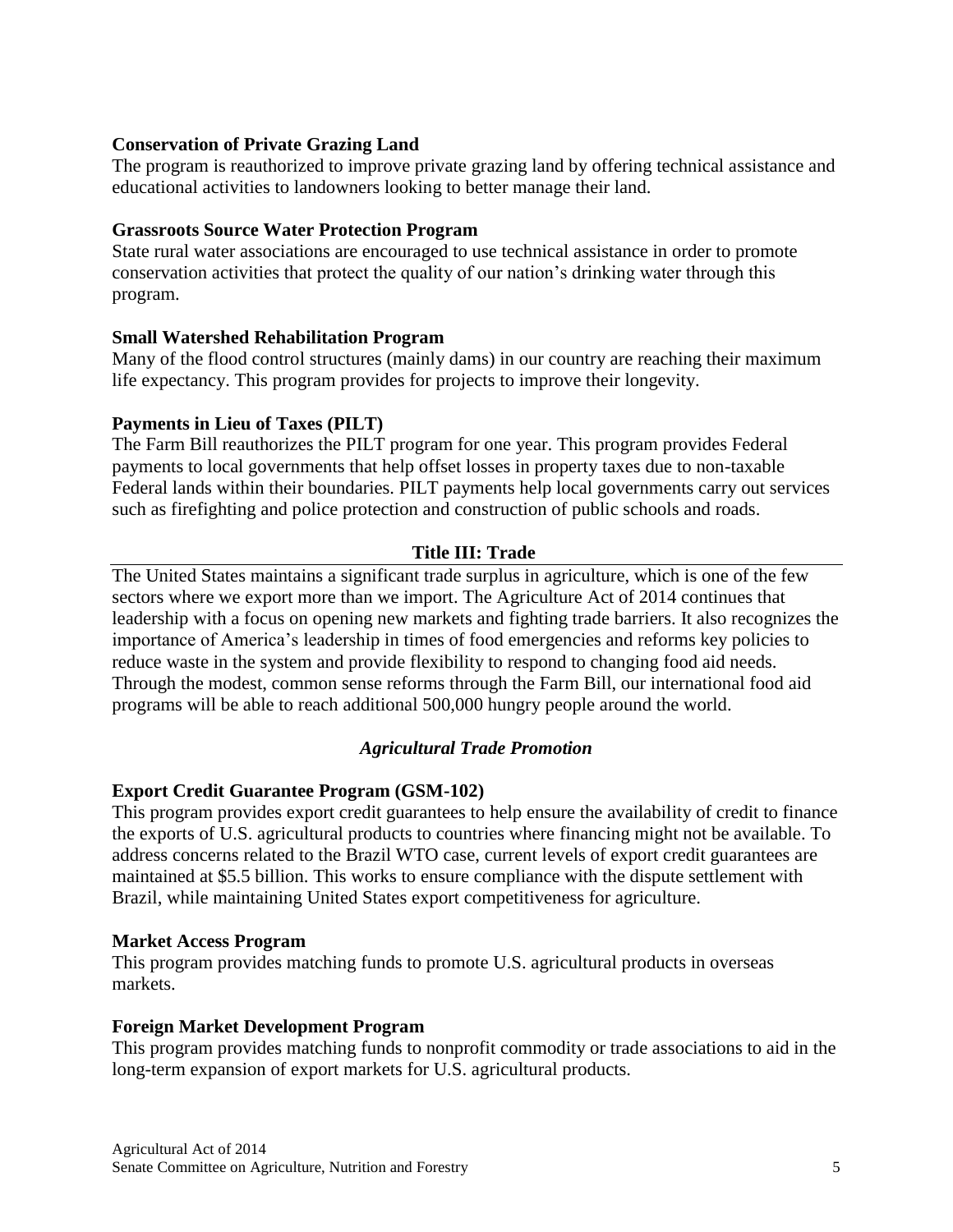# **Emerging Markets and Facility Guarantee Loan Program**

This program provides funding for technical assistance to promote U.S. agricultural products to emerging markets and supports loan guarantees to establish or improve agriculture-related facilities in emerging markets.

# **Technical Assistance for Specialty Crops**

This program provides financial assistance to producers and exporters of specialty crops in addressing barriers to trade for their products in overseas markets. The bill revises the "Purpose" section of the program slightly to ensure that technical barriers to trade (e.g., burdensome regulatory requirements) can be addressed under the program.

# **Global Crop Diversity Trust**

The Trust provides for storage and maintenance of seed from food crops from all over the world in a facility in the Arctic Circle in northern Norway. The bill authorizes funds through 2017 to fund the Global Crop Diversity Trust. U.S. contributions may not exceed one fourth of the total of funds contributed to the Trust from all sources.

# *International Food Aid Programs*

# **Speeds Emergency Food Aid Response**

The bill increases the amount of Food for Peace funds available to support strategic prepositioning, which brings food aid commodities to at-risk regions before food emergencies strike.

# **Farmer to Farmer**

This program, which is within Title II, sends American citizens with valuable agricultural skills to areas in developing countries that need technical assistance.

# **McGovern-Dole**

This program facilitates distribution of food commodities through schools in developing countries through partner organizations to improve food security, reduce hunger, and improve literacy. The program has projects in over 40 countries and feeds about 5 million children in need every year.

# **Local and Regional Food Aid Procurement**

Expanding on the success of a pilot program from the 2008 Farm Bill, Local and Regional Food Aid Procurement allows organizations to purchase food through local and regional markets. This promotes stability by supporting local producers and economies. By linking local and regional purchasing with the McGovern-Dole International Food for Education and Child Nutrition Program in the application process, this bill also encourages project graduation for schools participating in McGovern-Dole.

# **Food Aid Quality**

The bill puts into action the recommendations of a study authorized by the 2008 Farm Bill to research U.S. Food Aid quality. The Administrator is given increased flexibility to improve the nutritional profile of food aid for target populations, such as children under five and mothers.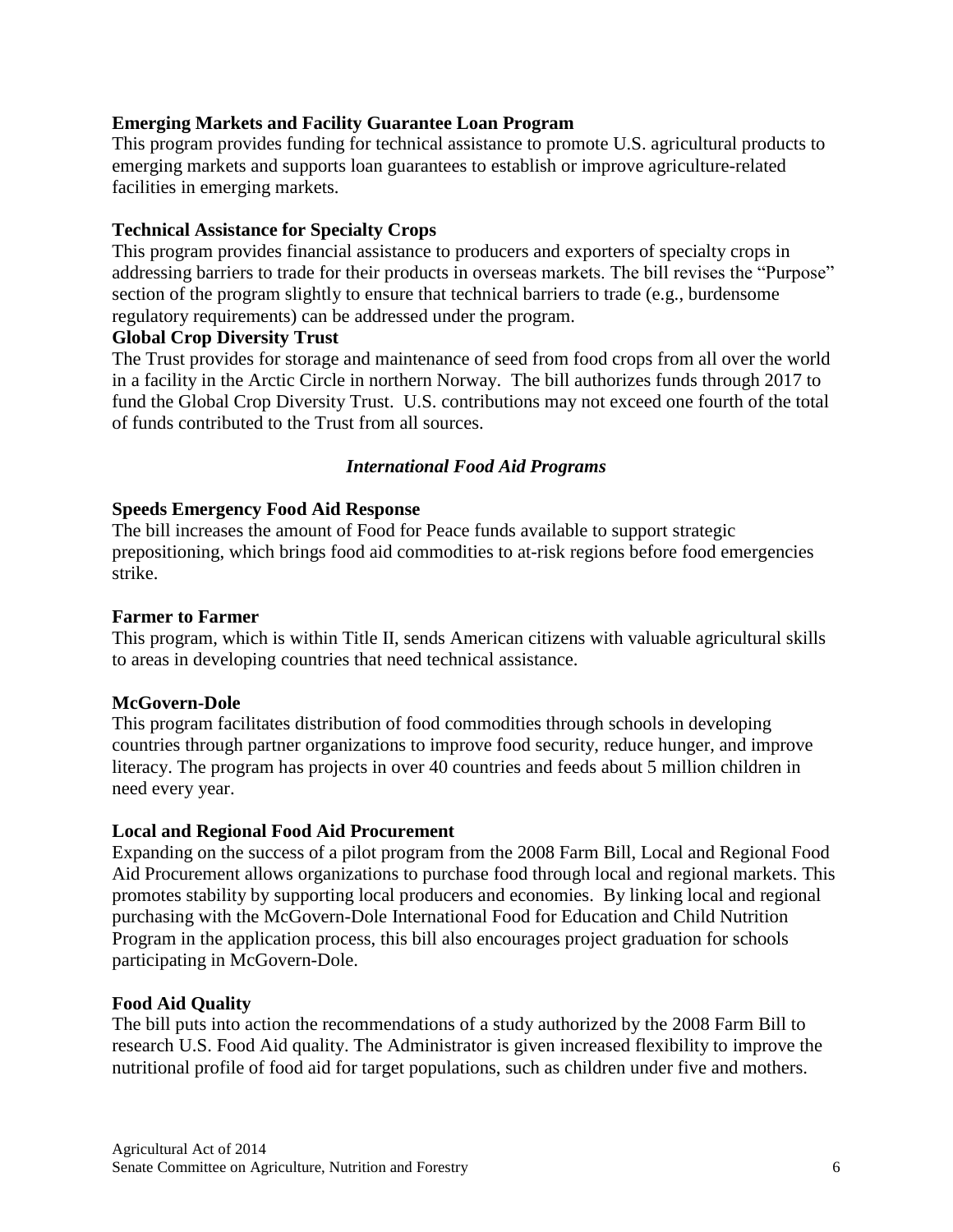## **Bill Emerson Humanitarian Trust**

The Trust holds extra resources so that the U.S. can respond quickly to food crises when domestic supplies are short.

# **Title IV: Nutrition**

The Agricultural Act of 2014 strengthens the integrity and accountability of federal nutrition programs, while preserving access to critical food assistance for families The bill also establishes and expands programs that provide healthy foods to low-income children, seniors and families.

# *Supplemental Nutrition Assistance Program*

# **Cracks Down on Trafficking**

The Department of Agriculture will receive additional funds to prevent trafficking of food assistance benefits and to strengthen retailer program integrity.

# **Prevents Lottery Winners from Receiving Food Assistance**

Anyone with substantial lottery or gambling winnings will lose benefits immediately after receiving winnings. Winners will be prevented from receiving new benefits if they do not meet the financial requirements of SNAP.

#### **Prevents College Students from Misusing Benefits**

Limits SNAP eligibility for college students based on Perkins program criteria. This focuses eligibility on those participating in technical and vocational education programs, primarily 2 year colleges, trade studies, remedial course work, basic adult literacy, or English as a second language.

# **Improves the Quality of Participating Retail Stores**

Requires participating retailers to stock a greater quantity and variety of staple foods, including perishable items likefruits and vegetables. This will ensure retailers offer a more robust supply of staple foods, while still protecting food access for participants.

# **Closes Gap in Standards for Utility Allowance**

Benefits allocations are determined using both income and expenses. The Standard Utility Allowance is used by many states to estimate average utility costs in order to make benefits determinations. This provision will stop states from issuing extremely low LIHEAP benefits to qualify households to receive Standard Utility Allowances for the sole purpose of increasing their SNAP benefits. This provision will not affect any households that can demonstrate a utility cost.

#### **Preserves SNAP Nutrition Education**

This program supports projects that improve the likelihood that individuals eligible to receive SNAP will choose physically active lifestyles and make healthy food choices within a limited budget, consistent with the current Dietary Guidelines for Americans. The bill adds physical activity as an eligible use of the program, and maintains current funding levels.

# **Expands Work and Training Opportunities**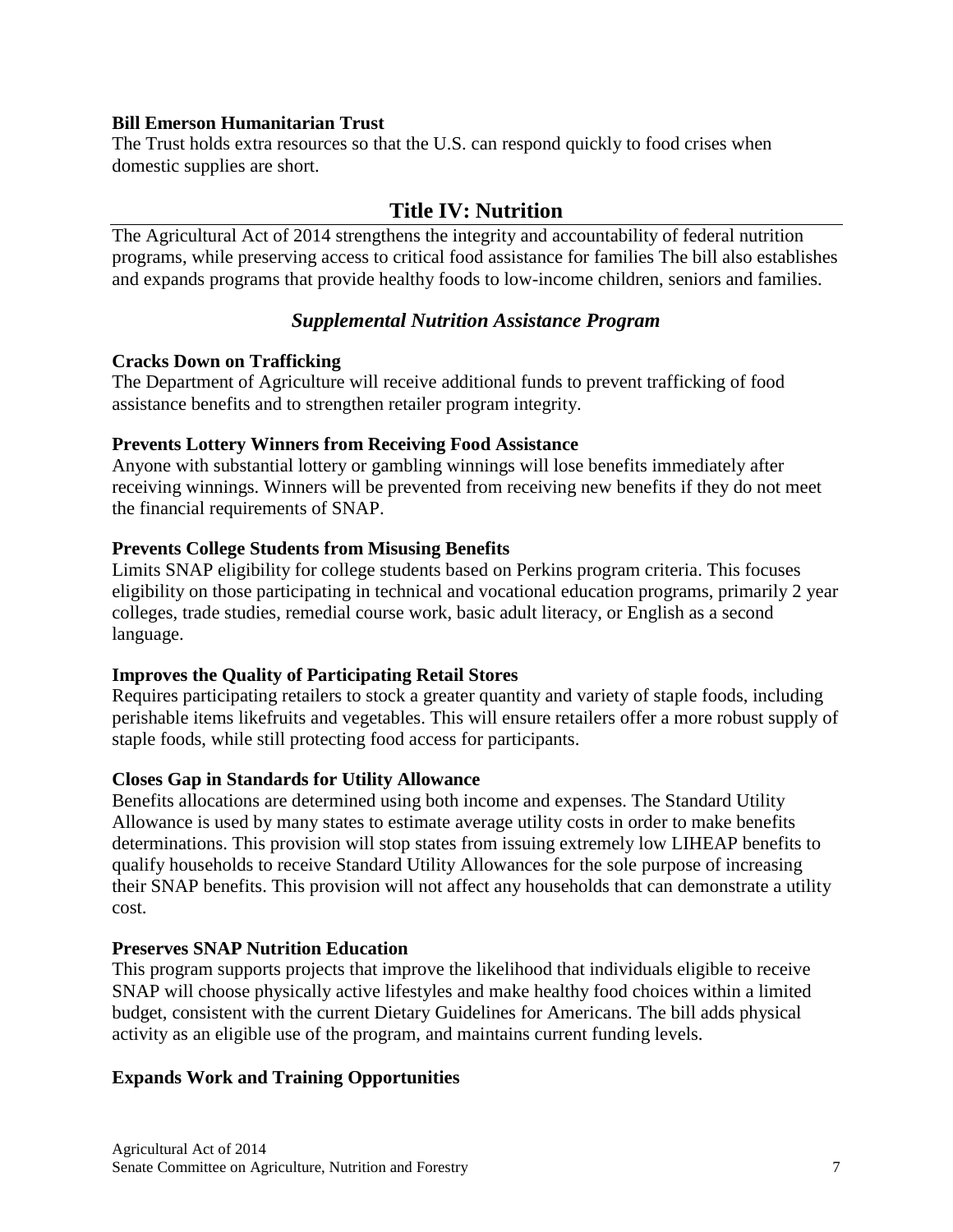The overwhelming majority of SNAP recipients who can work do so. However, many people receiving food assistance benefits are working poor, or underemployed individuals looking for stable, full-time work. The Farm Bill provides up to ten states with an opportunity to test new work and training activities that eliminate many of the barriers to employment such as lack of childcare or transportation. The bill also continues the current SNAP Employment and Training program and strengthens oversight and accountability to improve outcomes.

# *Additional Nutrition Programs*

# **Gives Seniors Access to Healthy Fruits and Vegetables**

The bill maintains funding authorizations at current levels for the Commodity Supplemental Food Program (CSFP). Transitions CSFP to a program for senior citizen populations while allowing the small percentage of women and children currently enrolled in CSFP to continue to receive services through the program until they have exceeded the age of eligibility. Women, infants and children will all be served by the Women, Infants, and Children (WIC) program, which is more suited to meet their needs.

# **Increases Assistance for Food Banks**

Local food banks are struggling to provide enough food to needy families in their area. The Emergency Food Assistance Program (TEFAP) helps supplement the diets of low-income individuals by providing emergency food and nutrition assistance, largely through food banks. The bill also provides additional funding to help meet the immediate high neeed at food banks.

# **Department of Defense Fresh Program**

The bill maintains current funding for the Department of Defense Fresh Program, which distributes fresh fruits and vegetables to schools and service institutions. It also continues to allow the Agriculture Marketing Service to conduct pilots to allow states to source locally.

# **Senior Farmers Market Nutrition Program**

Maintains current funding levels for the Senior Farmers Market Nutrition Program, which provides low-income seniors with coupons that can be exchanged for eligible foods (fruits, vegetables, honey, and fresh-cut herbs) at farmers' markets, roadside stands, and community supported agriculture programs.

# **Increases Access to Tribal, Kosher and Halal Foods**

The bill increases access to local, tribal, Kosher and Halal foods in food assistance programs including The Emergency Food Assistance Program, Food Distribution on an Indian Reservation and the National School Lunch Program.

# **Pulse Products Pilot**

The bill establishes a pulse products program that encourages sampling of a variety of pulse product foods for use in school meal programs. Requires an evaluation to determine whether pulse consumption increased and which products were most acceptable to schoolchildren.

# **Healthy Food Financing Initiative**

In both urban and rural low-income communities, many people lack reasonable access to nutritious and affordable food. The bill authorizes the Healthy Food Financing Initiative to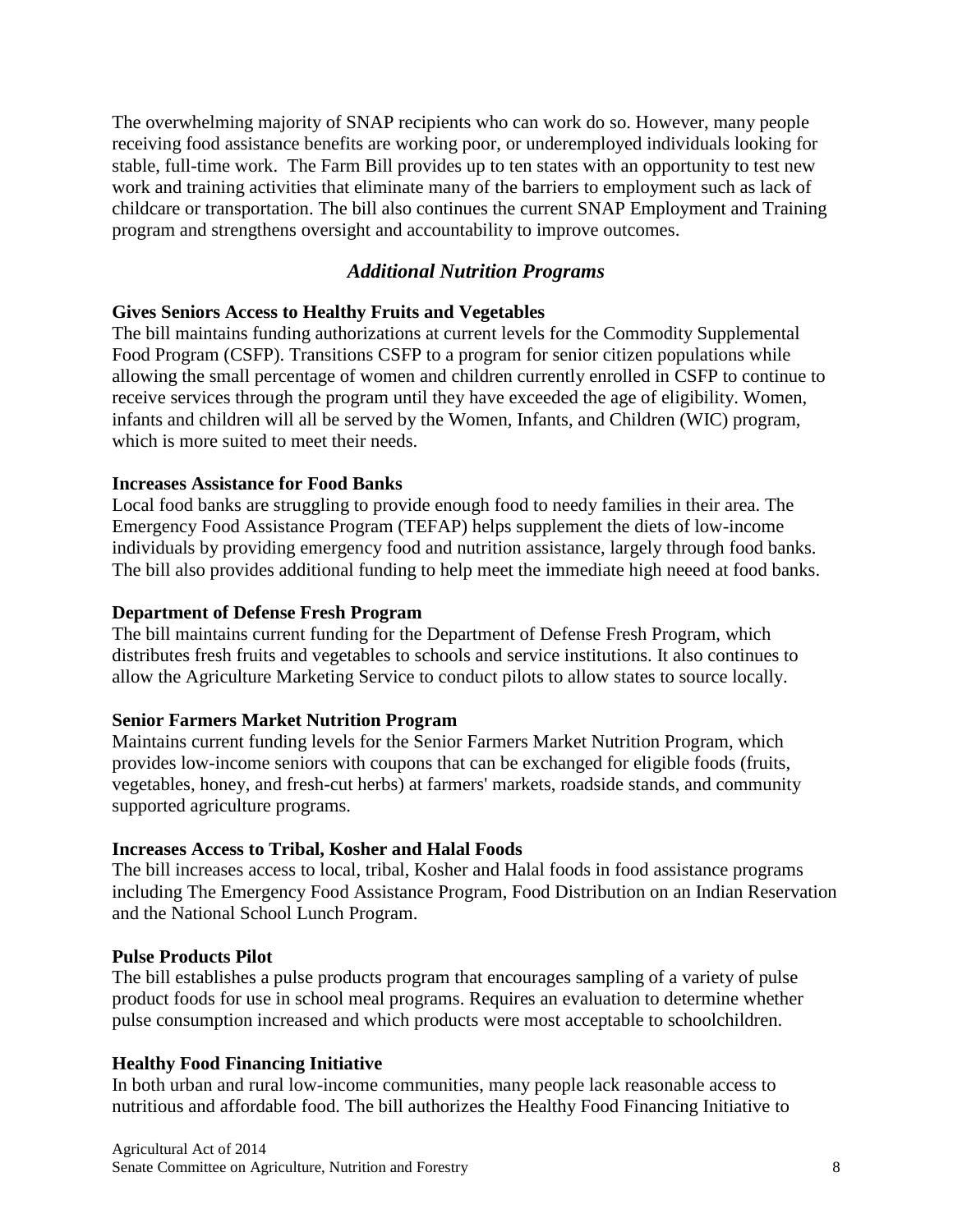administer loans and grants to improve access to healthy foods in these "food deserts," improving the health of families and creating and preserving jobs.

# **Technology Modernization**

The bill directs the Food and Nutrition Services to conduct demonstration projects to test new technologies like smart phones and online payments for retailers to improve access through the Supplemental Nutrition Assistance Program.

# **Promotes Better Health for School Children**

The bill maintains current funding levels for the Fresh Fruit and Vegetables Program, which provides free fresh fruits and vegetables to elementary school children throughout the school day in school districts with a high proportion of low-income students. The bill also directs USDA to conduct pilots in a limited number of schools to evaluate the outcomes associated with providing canned, frozen and dried fruits and vegetables as snacks.

# **Community Food Projects**

The bill provides for grants to eligible nonprofit organizations to improve community access to food through the development of innovative projects such as school garden programs and urban greenhouse initiatives. The bill also nearly doubles mandatory funding for these activities.

# **Food Insecurity Nutrition Incentive Grants**

The bill provides grants to incentivize the purchase of fruits and vegetables by SNAP participants. Eligible entities conducting programs like "Double Up Food Bucks" will be able to access federal matching funds to expand efforts into additional communities.

# **Promotes Food and Agriculture Through Service and Learning**

The bill establishes a service program in which members work in K-12 schools to engage children in experiential learning about agriculture, gardening, nutrition, cooking and where food comes from, as well as to facilitate a connection between schools and area agricultural producers.

# **Increases Coordination at USDA to Improve Healthy Purchases**

The bill establishes an interagency taskforce for the purpose of providing coordination and direction for commodity programs that supply food to key nutrition programs like the Emergency Food Assistance Program and National School Lunch Program.

# **Title V: Credit**

Access to credit is vital to successful farms and ranches. This access is particularly important for farmers just starting their operations. The average American farmer is over 60 years old, and without new farmers willing and able to get into farming, the long-term economic success of American agriculture is at risk. This Farm Bill will increase access to credit, ensure that the USDA Farm Loan Programs reflect modern agriculture, and continue the work of the 2008 Farm Bill to assist beginning farmers and family farms.

# **Support for Beginning Farmers**

The credit title maintains higher loan funds reserved for direct farm ownership loans and also maintains the strengthened down payment loan program. It continues to reserve a portion of the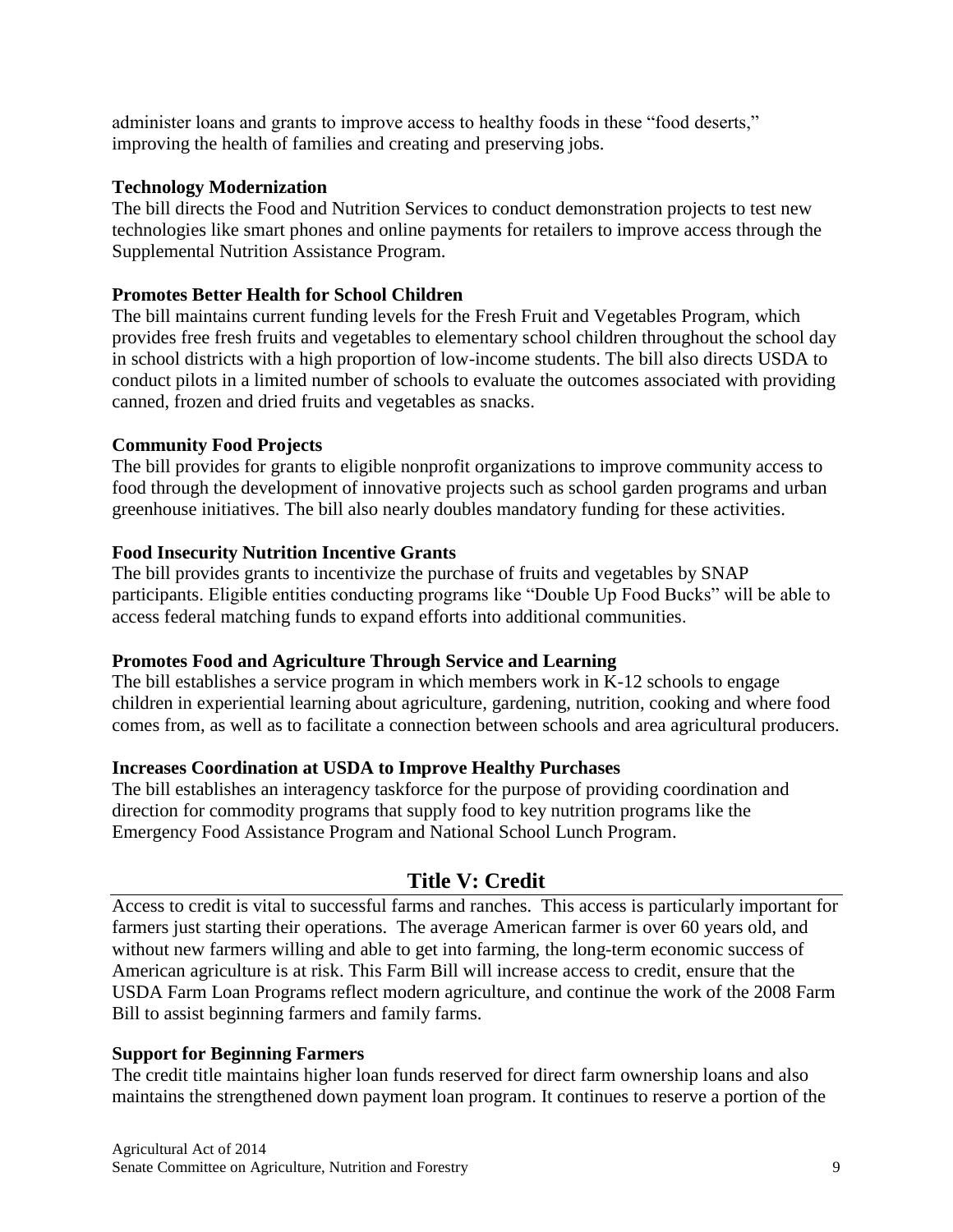guaranteed farm ownership loan funds and direct operating loan funds for beginning farmers and ranchers. The Beginning Farmer and Rancher Individual Development Accounts Pilot Program authorizes matching-funds for savings accounts specifically to be used for farming-related expenses for beginning farmers and ranchers.

# **Helps Next Generation of Farmers and Ranchers Buy Land**

The bill reauthorizes the Contract Land Sales Program, which guarantees loans to retiring farmers who sell their land to beginning or socially disadvantaged farmers. It also continues the Down Payment Loan Program, which allows young farmers without much money to make starting investments/down payments a farm or ranch. The borrower makes a cash down payment of at least 5% of the total cost, the government provides a low interest loan for 45% of the payment, and the rest of the loan must be covered by a private lender.

# **Increases Access to Capital**

The bill makes significant strides in increasing access to capital by expanding eligibility, removing term limits on guaranteed lending and strengthening microloan programs that serve beginning farmers.

# **Pilot Program Authority**

For the first time, the USDA will have the ability to create innovative pilot programs in the Farm Loan Programs exclusively targeted to regions, agriculture sectors, and populations like beginning farmers.

# **Expands Reach of Agriculture**

This bill recognizes that interest in farming goes beyond the traditional definition of rural America and expands eligibility for youth loans to urban areas, encouraging a new generation of farmers. The bill directs USDA to do outreach to local/regional food producers and train its loan officers to better understand the need and business models of local/regional food producers and help producers and lenders more accurately value local/regional foods.

# **Microloans**

The bill authorizes the Secretary to make small-dollar operating loans to eligible borrowers, permits the USDA to work with intermediary lenders to make these loans, and exempts these loans from term limits.

# **Helps Farmers Get Started with Conservation**

The Conservation Loan and Loan Guarantee Program provides loans to borrowers to build conservation structures or establish conservation practices.

# **State-Mediation Program**

This program recognizes the importance of state mediation programs in resolving agriculture and USDA-related disputes. This program has been incorporated in the Farm Bill by extending the 2010 reauthorization of the USDA's State Agricultural Mediation Program until 2018.

# **Title VI: Rural Development**

Rural communities reflect the indomitable spirit of America and have always been a symbol of our national values. Today, rural communities face serious economic threats and an erosion of a way of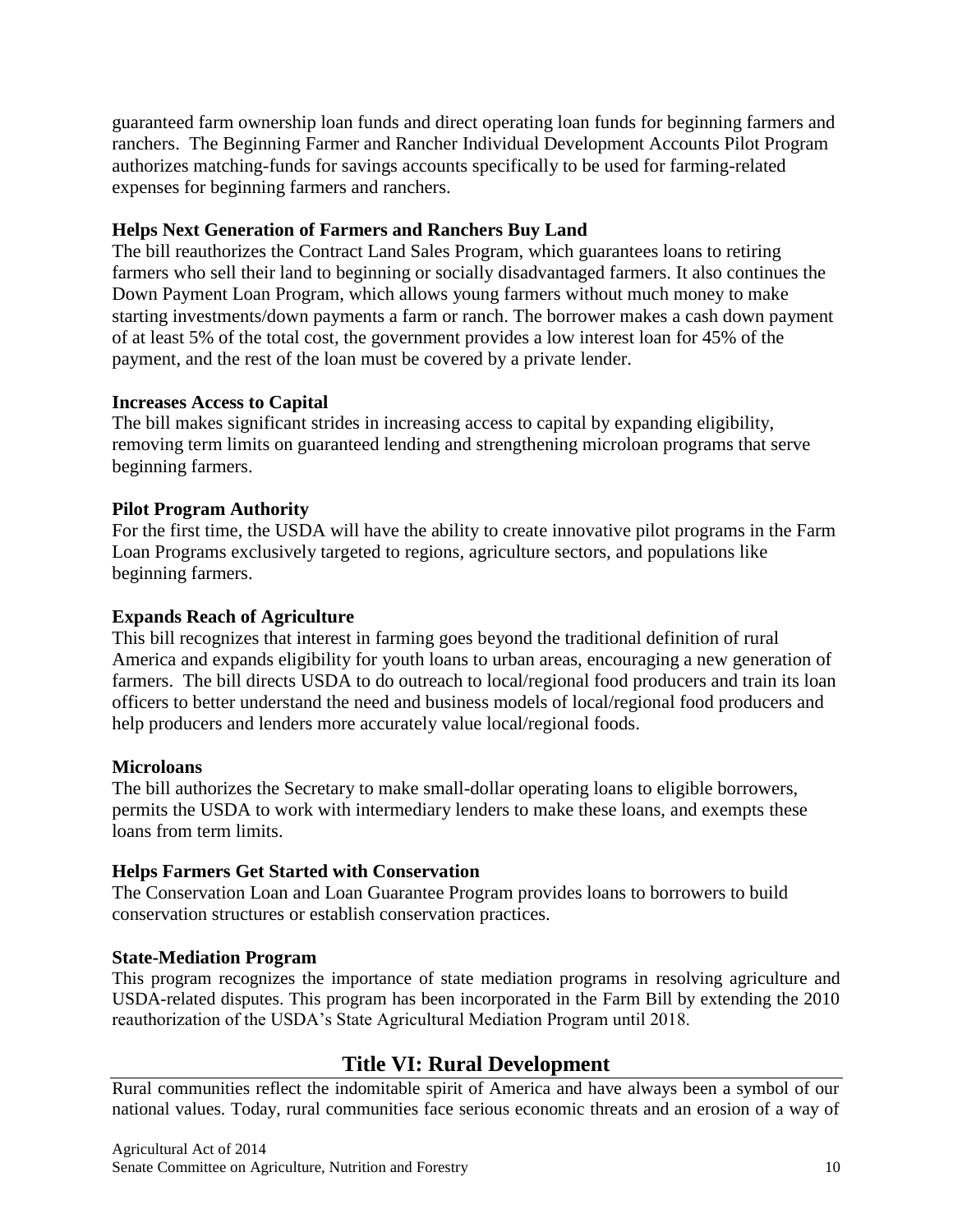life that stretches back many generations. The Agricultural Act of 2014 helps rebuild those communities and invest in the future, especially broadband and business development, to help rural communities thrive in the 21st century economy.

# *Rural Business Development Programs*

# **Continues Support for Rural Business Development**

The Rural Business Development Grants program will award competitive grants to public agencies and non-profit community development organizations for business development, planning, technical assistance, or job training in rural areas.

#### **Supports Rural Cooperative Development**

The Rural Cooperative Development Grants program provides competitive grants to non-profit organizations that work to establish rural business cooperatives.

#### **Encourages Rural Entrepreneurship**

The bill provides \$15 million for the Rural Microentrepreneur Assistance Program. This program awards grants to microenterprise development organizations to provide training, business planning assistance, market development assistance, and other services to rural businesses. This program also awards funding for the establishment of microloan programs designed to support entrepreneurs in rural areas.

#### **Supports Rural Food Processing**

The Value-Added Agricultural Market Development Program is designed to encourage independent producers of agricultural commodities to process their raw products into marketable goods, thereby increasing farm income. Grants may be used for planning activities, for working capital for marketing value-added agricultural products, and for farm-based renewable energy. The bill provides \$63 million for the program and reserves a portion of the funding for projects benefiting beginning farmers and ranchers.

# **Continues Business Loan Support**

The Business and Industry Direct and Guaranteed Loan Program supports business, industry, and employment in rural communities by bolstering the existing private credit structure. The bill reserves funds made available through the program for projects that include the processing, distribution, storage, and marketing of locally produced agricultural food products.

# *Infrastructure Improvement Programs*

## **Access to Broadband Services in Rural Areas**

Through USDA's Broadband Program, the Department provides funds for the construction, improvement, and acquisition of facilities and equipment needed to provide broadband service in rural communities. The program will target funds to rural communities that currently do not have broadband service.

#### **Distance Learning and Telemedicine**

This program provides competitive grant and loan funding that supports equipment and infrastructure improvements that enhance telecommunications capabilities at educational and medical facilities.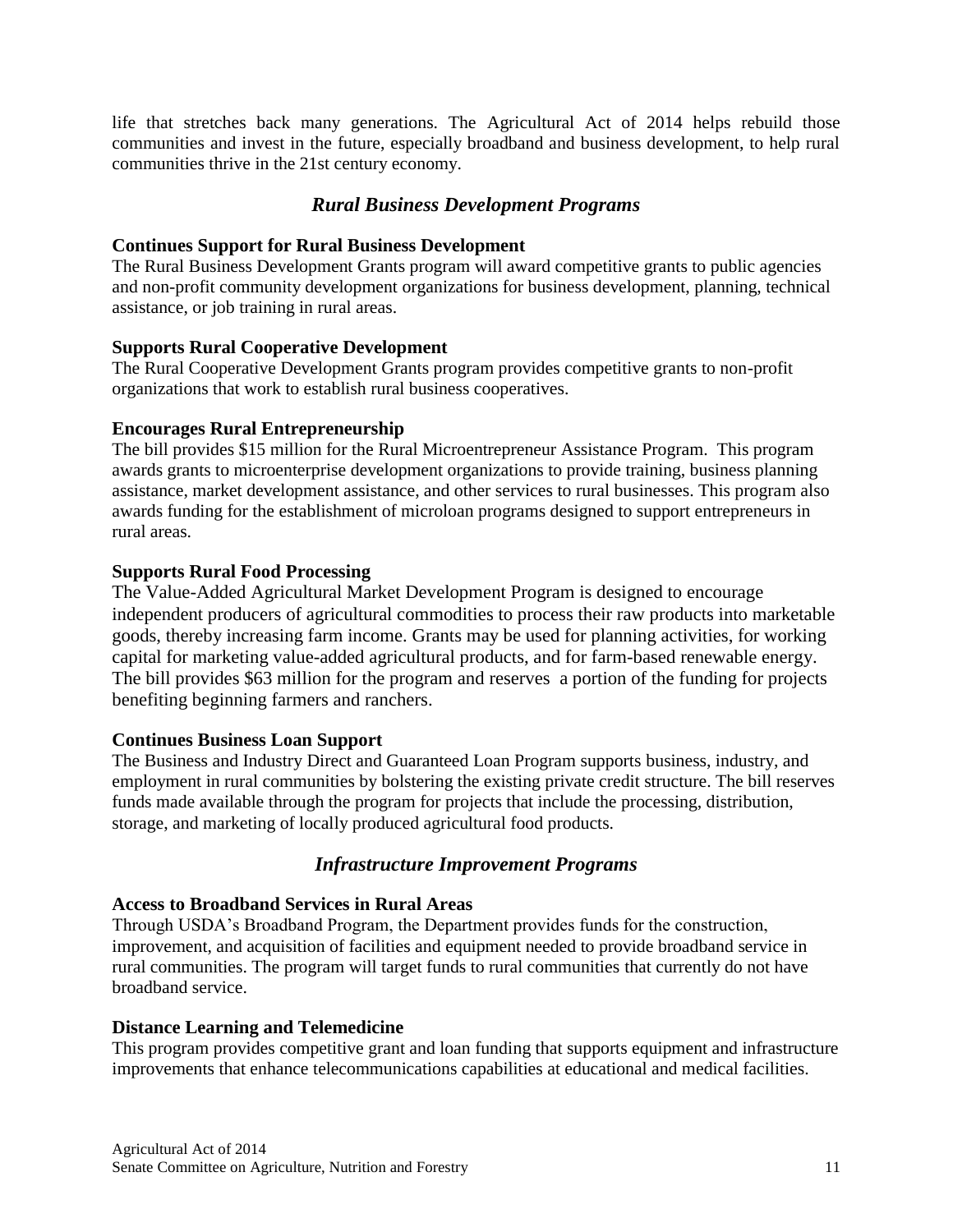# **Water, Waste Disposal and Wastewater Facility Grants and Loans**

This program provides grants, loans and loan guarantees to public agencies for projects that support the development, storage, treatment, purification, or distribution of water or the collection, treatment, or disposal of waste in rural areas. The bill provides \$150 million to improve rural water infrastructure.

# **Rural Water and Wastewater Circuit Rider Program**

This program provides competitive grants to non-profit organizations that give technical assistance to rural public water systems. This technical assistance helps the water systems to comply with state and federal environmental regulations. The program is authorized to receive \$20 million annually.

# **Rural Energy Savings Program**

The bill authorizes a new loan program, administered by the Department of Agriculture, which will issue zero-interest loans to any electric cooperative or coordinated group of electric cooperatives for the purpose of lending the funds to their customers to make energy saving retrofit and structural improvements.

# *Community Development Programs*

# **Strategic Economic and Community Development**

The bill authorizes the Secretary to give priority to applications submitted for funds through Rural Development programs that support regional approaches to community and economic development. These applications should reflect the participation of multiple stakeholders in the service area of the proposal. The applications should also have clear objectives and an explanation of performance measures that will be used to determine progress in meeting those objectives.

# **Technical Assistance for Community Facilities Projects**

The bill authorizes the Secretary to make up to 5 percent of funds provided through the Community Facilities Loan and Grant Program available to applicants for technical assistance. Many rural communities do not have full-time staff to assist in the preparation of funding applications. This provision will help smaller communities in the development of their applications to the Community Facilities program, which supports projects related to economic development, public safety, and health care delivery.

# **Appropriate Technology Transfer for Rural Areas**

This program awards competitive grant funding to national non-profit organizations that provide agricultural producers information pertaining to the reduction of input costs, conservation of energy resources, and expansion of markets through the use of sustainable farming practices.

# **Title VII: Research**

Decades of research have allowed American producers to consistently outperform producers in other countries by being more efficient, more innovative, and more productive with limited resources. The Agricultural Act of 2014 continues that leadership by continuing critical research initiatives and creates a new nonprofit research foundation to bring public and private dollars together to support cutting-edge research.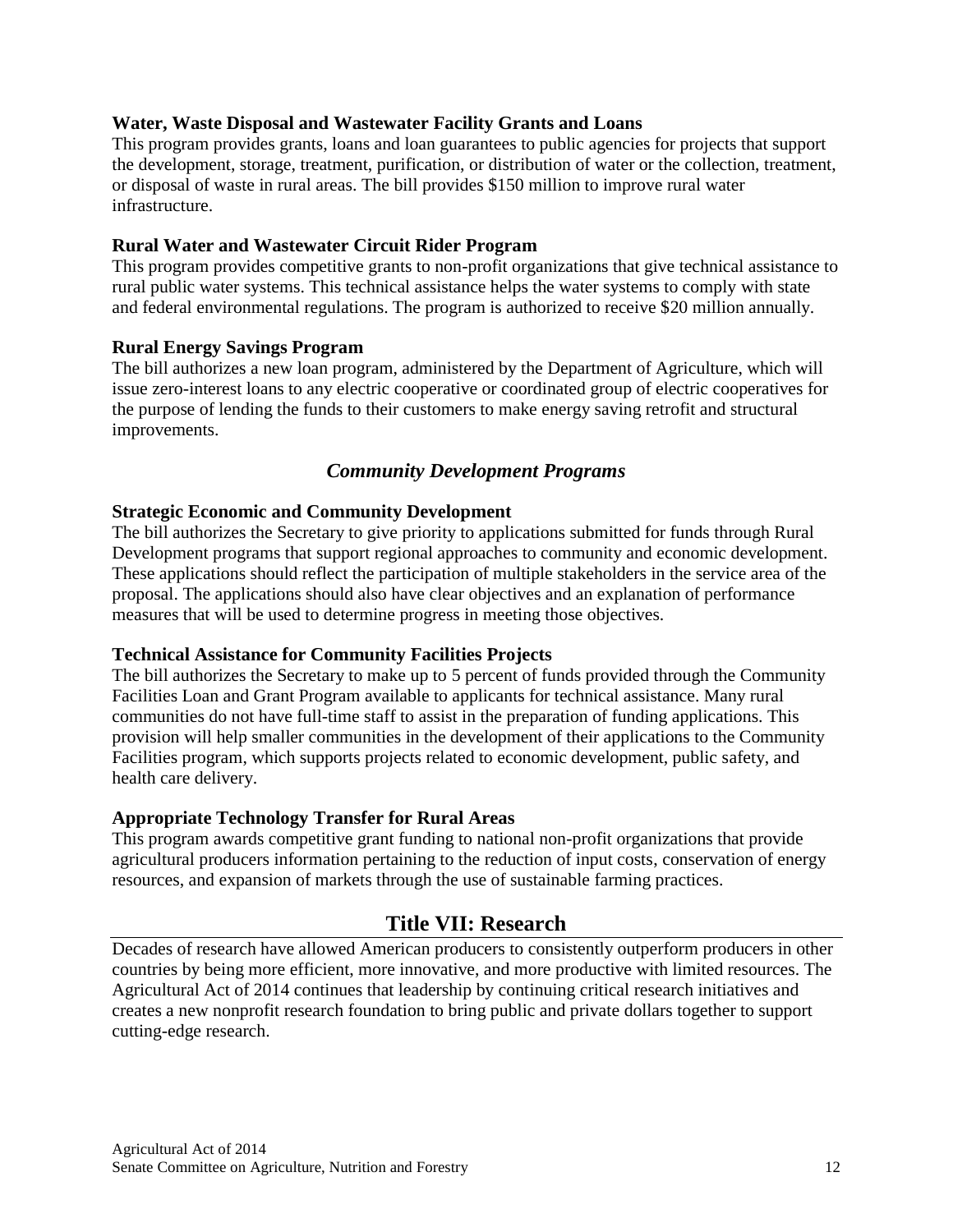# **Foundation for Food and Agriculture Research**

The bill creates a new non-profit foundation, the Foundation for Food and Agriculture Research, to leverage private funding, matched with federal dollars, to support agricultural research. This innovative approach will foster continued innovation in agricultural research. The bill provides \$200 million for the new foundation.

## **Continues Critical Agricultural Research**

The Agriculture and Food Research Initiative (AFRI) program provides competitive grants for basic and applied research. The bill reauthorizes this critical program.

#### **University Research**

The bill reauthorizes agricultural research activities at 1862, 1890 and 1994 land-grant institutions.

#### **Extension Service**

The bill reauthorizes funds for extension service activities.

# **National Agricultural Research, Extension, Education and Economics (NAREEE) Advisory Board**

The bill reauthorizes the NAREEE advisory board, which provides consultation to USDA, industry and Congress on agricultural research priorities. The NAREEE advisory board is directed to consult with industry groups on agricultural research, extension, education, and economics, and to make recommendations to the Secretary based on that consultation.

#### **Policy Research Centers**

This program provides for competitive grants and cooperative agreements with policy research centers to conduct research and education programs concerning the effect of policies on the farm and agricultural sectors; the environment; drought mitigation; rural families and economies; and consumers, food and nutrition.

# **Capacity Building Grants for Non-Land Grant Colleges of Agriculture (NLGCA) Institutions**

This program provides competitive grants to assist NLGCA institutions in maintaining and expanding the capacity to conduct education, research, and outreach activities related to agriculture, renewable resources, and other similar disciplines.

#### **Beginning Farmer and Rancher Development Program**

The bill continues the Beginning Farmer program, which develops and offers education, training, outreach and mentoring programs to ensure the success of the next generation of farmers. The bill expands eligibility to include military veterans who wish to begin a career in agriculture. The bill provides \$100 million in mandatory funding for this program.

#### **Addresses Critical Shortages of Veterinarians**

The bill would help address the shortage of veterinarians in rural agricultural areas by supporting veterinary education and rural recruitment.

#### **Increased Transparency for Budget Submissions**

In order to increase transparency and reduce duplication across agencies, the bill requires the Department of Agriculture to provide more detailed information regarding expected research expenditures when submitting its annual budget request to Congress.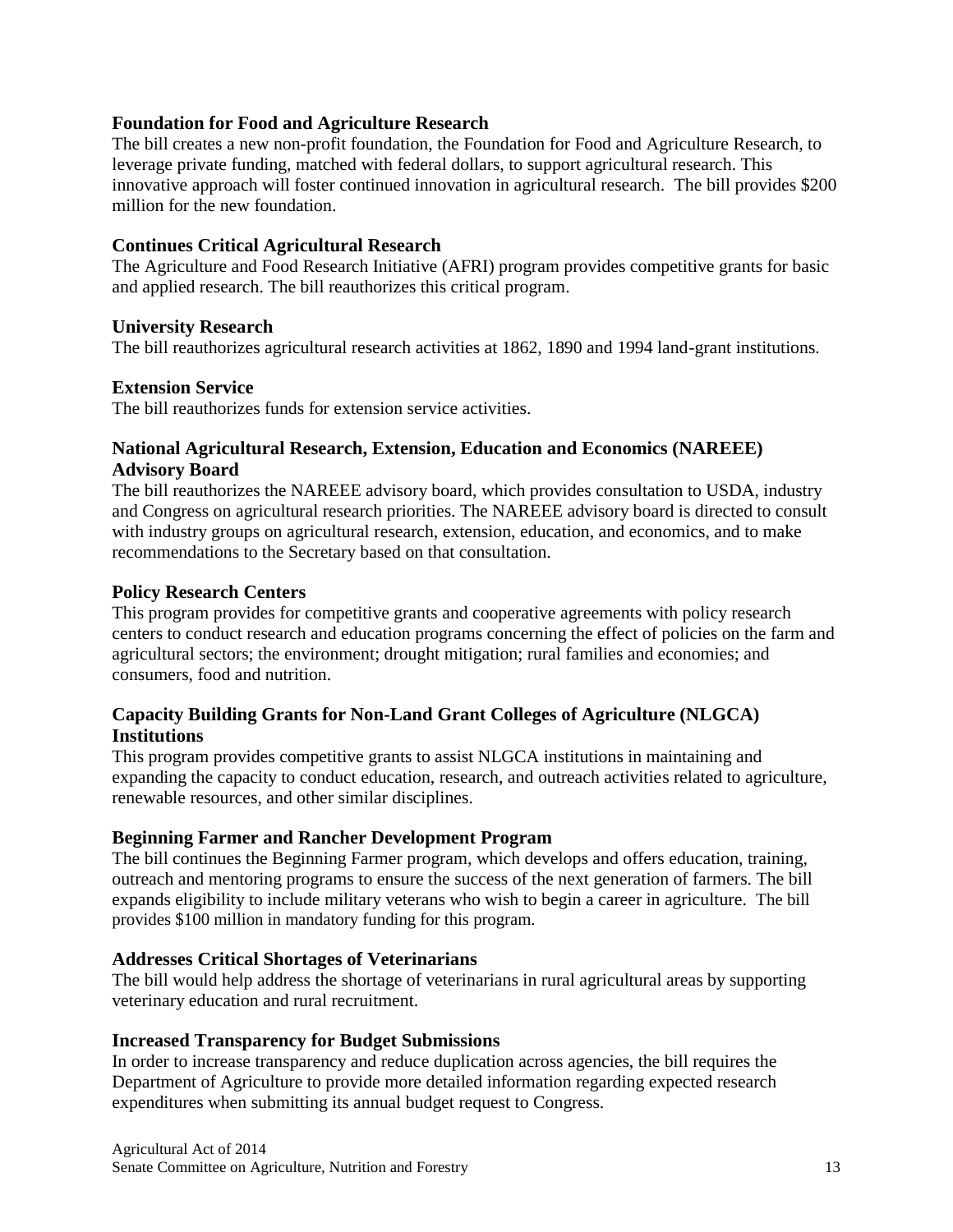# **Title VIII: Forestry**

The health of America's forests is critical to the future of our economy, our environment, and our way of life. Forests provide clean drinking water, critical wildlife habitats, and recreational opportunities for our families. While the conservation title gives many tools to foresters to manage their land, additional efforts to preserve and improve our nation's forests are included here.

# **Improves the Health of America's Forests**

The bill reauthorizes the Healthy Forest Reserve Program (HFRP), a voluntary program that enhances forest ecosystems to promote the recovery of threatened and endangered species, improve biodiversity, and enhance carbon sequestration.

# **Supports Private Lands Forestry**

The bill supports programs, like the Forest Legacy Program and Forest Stewardship Program, which ensure that private non-industrial forest owners have the tools and support they need to properly manage their land.

# **International Forestry**

The trade of illegal forests products is threatening our domestic markets, where honest dealers are trying to sell their wood products. This program encourages the trade of legally harvested timber. It also supports domestic production by working to prevent invasive species from entering the country.

# **Addresses Insect and Disease Infestations**

Many of our national forest acres are threatened by insect infestation and disease. To address these risks to forest health, the Bill requires the Secretary of Agriculture to designate treatment areas for forestlands that have been especially hard-hit. The Bill also allows the Secretary, where appropriate, to treat acres to improve stand health and resilience.

# **Stewardship Contracting**

The Farm Bill creates permanent authority for Stewardship End-Result Contracting which is a successful tool that supports forest restoration work in areas without strong wood markets while providing value for local communities.

# **Good Neighbor Authority**

The Farm Bill reauthorizes Good Neighbor Authority and makes it available, for the first time, Nationwide. This allows the Forest Service to delegate to State Foresters the implementation of certain forestry projects. This will allow States to partner with the Forest Service to improve watershed conditions, increase timber management, and protect communities from wildfire on our federal forests.

# **Title IX: Energy**

With new opportunities in bio-based manufacturing, advanced biofuels, and renewable energy, the Agricultural Act of 2014 continues programs that are helping to create jobs while simultaneously reducing our nation's dependence on foreign oil.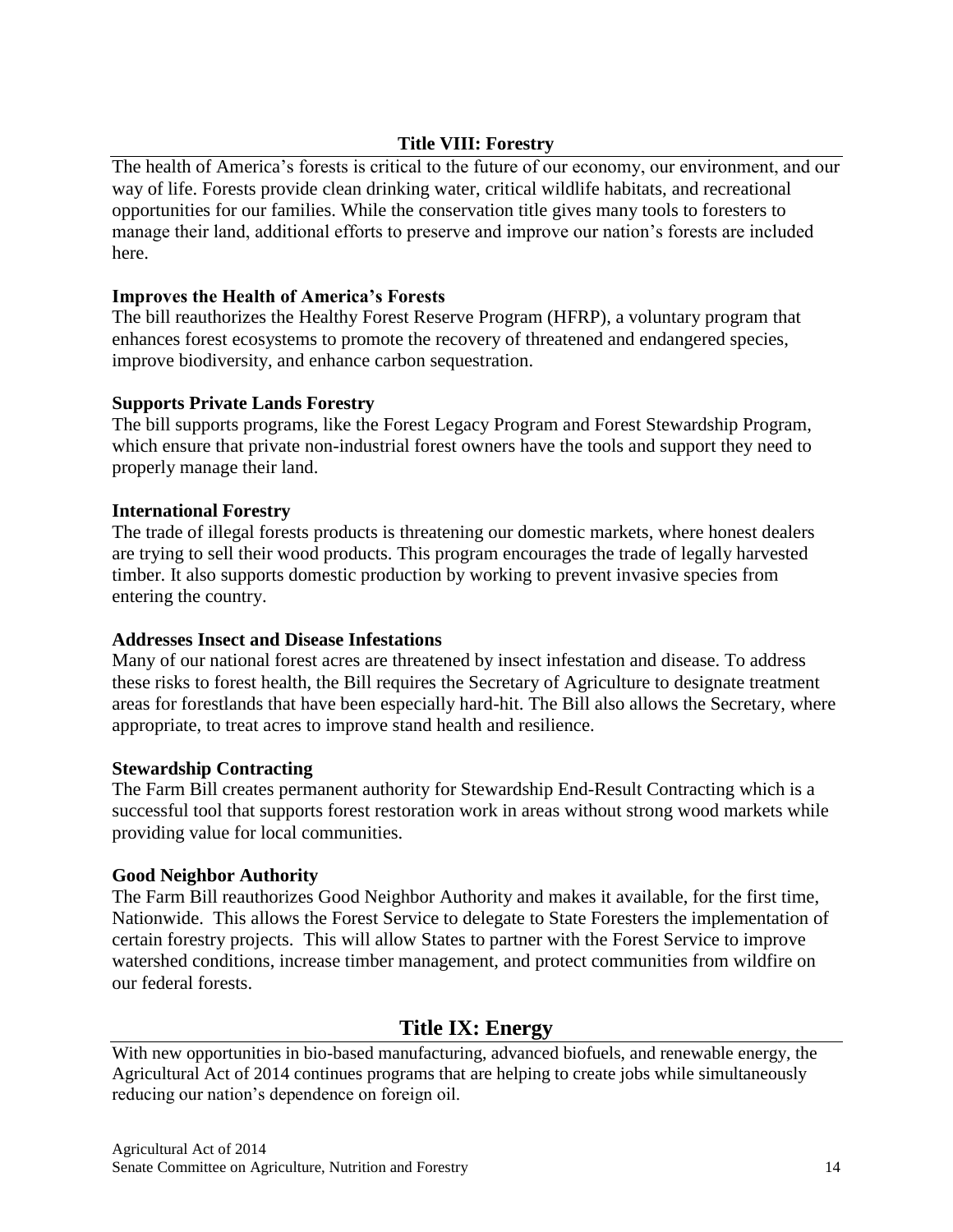# **Rural Energy for America Program**

The popular Rural Energy for America (REAP) program has helped nearly 4,000 farmers, ranchers and rural business owners lower their energy bills by installing renewable and energy efficient systems. The bill will provide a streamlined application process for farmers and rural businesses applying for small and medium sized projects. The bill authorizes \$500 million in mandatory funding for REAP.

## **Promotes Advanced Bioenergy Production**

The Biomass Crop Assistance Program (BCAP) provides support for farmers and ranchers who wish to plant energy crops to produce and use biomass crops for conversion to advanced biofuels or bioenergy. Agricultural producers in BCAP project areas may contract with the Department of Agriculture to receive biomass crop establishment payments up to 50 percent of costs, plus annual payments in amounts determined by the Secretary in subsequent years to help to compensate for lost opportunity costs until crops are established. The program will receive \$125 million in mandatory funding.

#### **Supports the Growing Bio-Based Economy**

The bill will reauthorize and modify USDA's BioPreferred Program and the Federal Government Procurement Preference Program. Many of the modifications are adopted from the "Make it Here, Grow it Here" initiative which includes reporting of biobased purchases by the federal agencies and auditing and enforcement of the biobased label. The program will receive \$15 million in mandatory funding.

#### **Biorefinery Assistance Program**

This program provides loan guarantees for renewable energy projects. Eligibility for the program has been expanded to include biobased manufacturing and renewable chemicals, which uses agricultural products to make value-added products. The program will receive \$200 million in mandatory funding under the bill.

# **Bioenergy Program for Advanced Biofuels**

This program provides production payments for advanced bioenergy sources such as methane digesters, advanced biofuels and biopower. The program will receive \$75 million in mandatory funding under the bill.

# **Biomass Research and Development Initiative (BRDI)**

The bill will reauthorize funding for research on biomass feedstock development for bioenergy and biobased products. The bill provides \$12 million in mandatory funding for BRDI.

# **Community Wood Energy Program**

This program provides competitive, cost-share grants for communities to supply public buildings with energy from sustainably-harvested wood from the local area.

# **Title X: Specialty Crops & Horticulture**

The Agricultural Act of 2014 recognizes the diversity of American agriculture and the importance of specialty crops and organics, including fruits, vegetables, nuts, horticulture, and nursery crops. Sales of specialty crops total nearly \$65 billion per year, making them a critical part of the U.S. economy and an important job creator.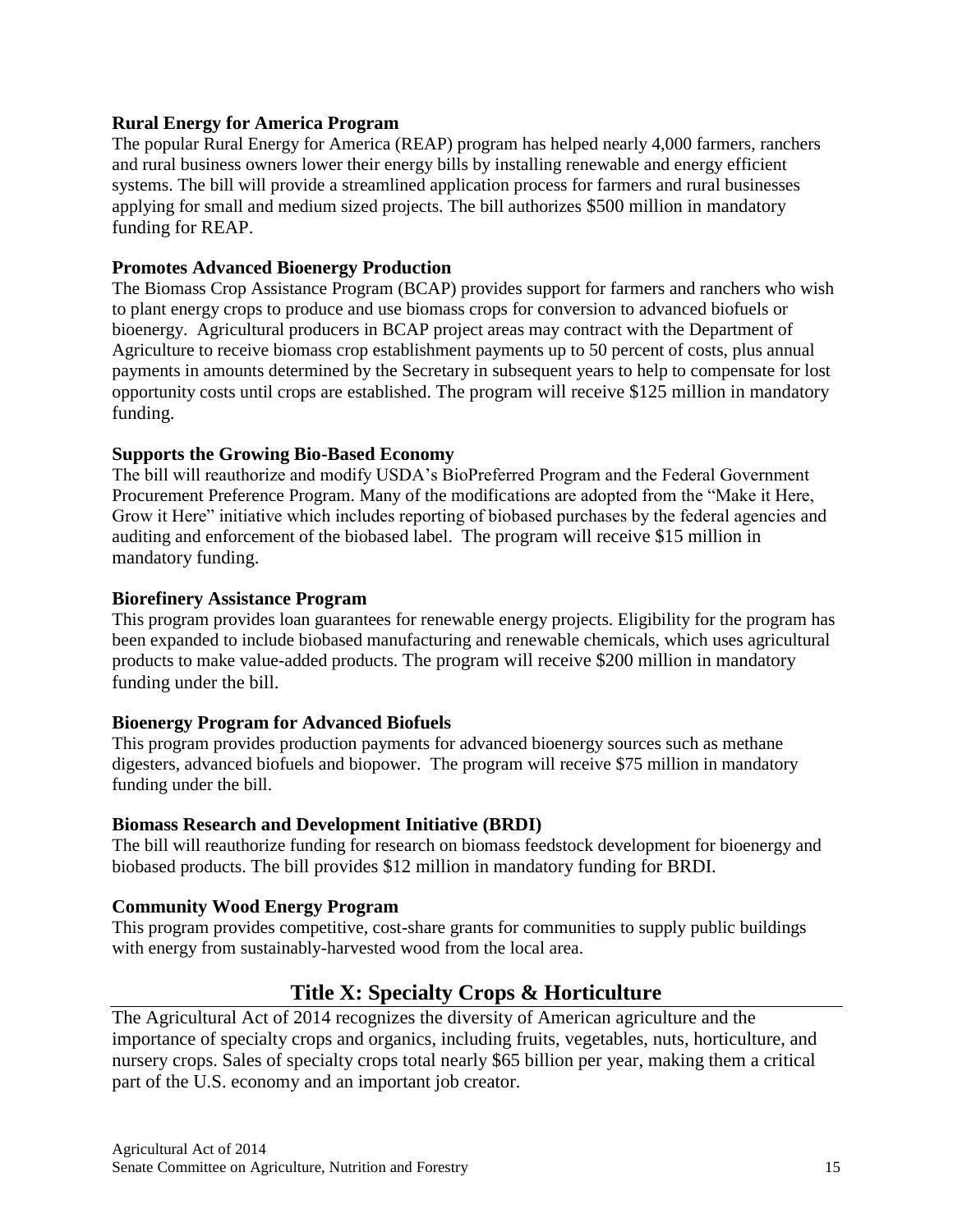# **Supports Farmers Markets and Local Foods**

The Farmers Market and Local Food Promotion Program continues successful efforts from the Farmers Market Promotion Program by providing competitive grants to improve and expand farmers markets, roadside stands, community-supported agriculture programs, and other direct producer-to-consumer market opportunities. The program authority is expanded to also provide assistance in developing local food system infrastructure and central regional food development centers like food hubs and terminal markets that help producers with training, aggregating, distributing and other market activities. This funding more than quadruples funding levels for these initiatives.

#### **Local Food Data and Evaluation**

The bill expands collection of data related to local and regional food systems and directs the Department of Agriculture to evaluate the success of and recommend improvements to current programs designed to strengthen access to local foods.

#### **Continues Specialty Crop Research**

Provides \$800 million in mandatory funding over 10 years for the Specialty Crop Research Initiative, ensuring funding will be available for key research projects for fruits, vegetables and other specialty crops. This funding also ensures funding will be available for this program in the next farm bill. The bill also includes mandatory funding to conduct emergency citrus research to stop the spread of citrus greening.

#### **Specialty Crop Block Grants**

The bill adjusts the grant allocation formula from solely the value of specialty crop production in a state to the average of both the value of specialty crop production and acres of specialty crops planted in a state. This change ensures that states receive credit for both high value crops as well as the number of acres devoted to specialty crop production in a state. The bill also allows funding for multistate projects related to pest and disease, food safety, and commodity-specific projects.

# **Continues Data Collection on Organics**

The bill improves coordination between the Agriculture Marketing Service and the Risk Management Agency to ensure risk management tools are sufficient.

#### **National Organic Program**

The National Organic Program is reauthorized. One time mandatory funding is provided for technology upgrades to improve program performance. Additionally, the bill gives NOP increased enforcement over the organic seal.

# **Organic Research Initiative**

Funding for the Organic Research and Extension Initiative is provided at \$100 million over 5 years.

#### **Organic Certification Cost Share**

The bill provides mandatory funding to help organic producers and hndlers to transition to organic practices by partially offsetting the cost of organic certification.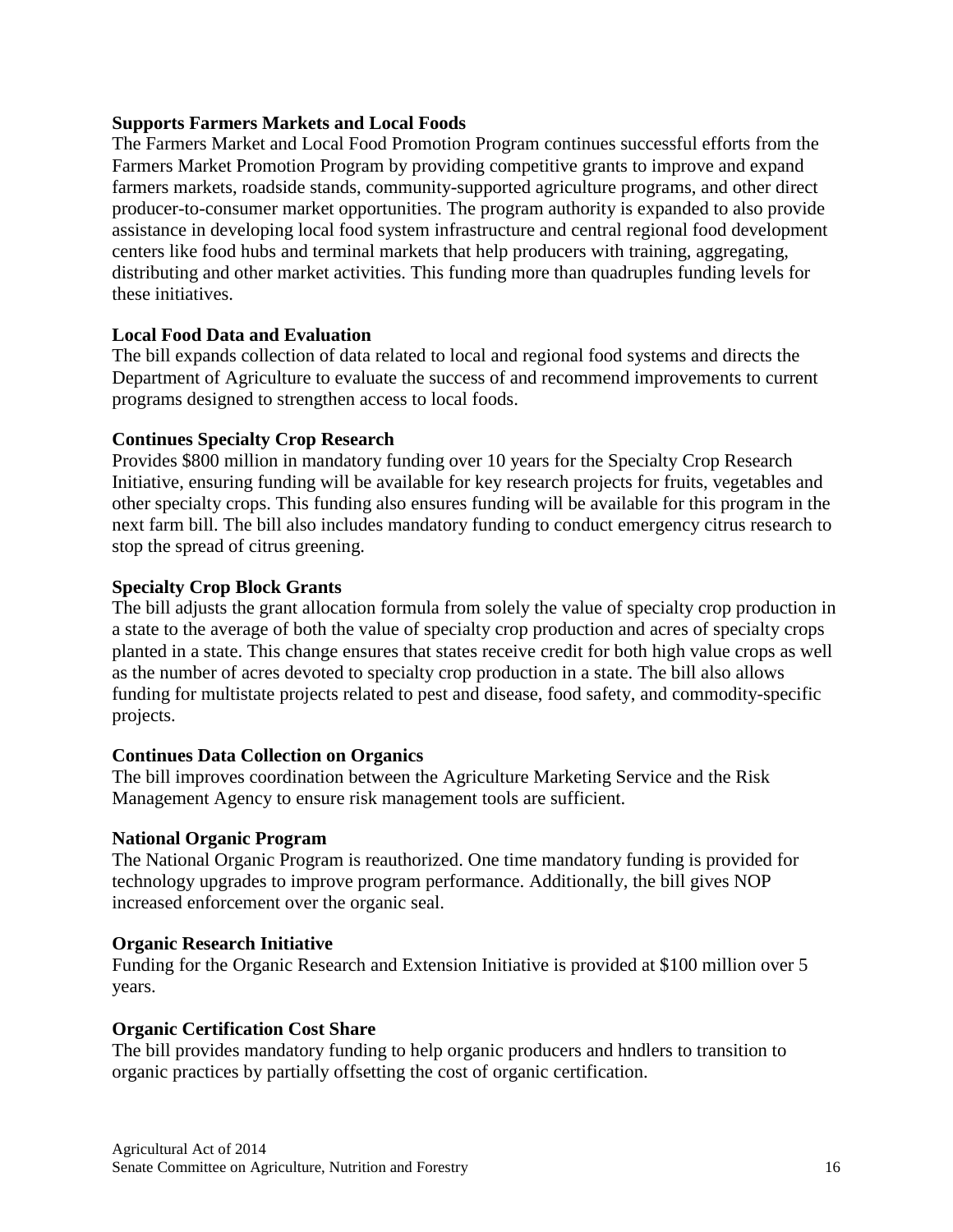## **Fights Pests and Diseases**

The bill consolidates the National Clean Plant Network and the Pest and Disease Management and Disaster Prevention Program. These programs focus on early detection and surveillance of invasive pests, interventions to prevent crop damage and supplies clean pathogen free plant material for producers.

# **Title XI: Crop Insurance**

Responding to the concerns of farmers across America, the Agricultural Act of 2014 strengthens and improves coverage for all commodities and underserved crops like fruit and vegetables without making budget cuts to the crop insurance title.

#### **Creates the Supplemental Coverage Option**

The Supplemental Coverage Option allows producers to purchase additional coverage on a county basis . This insurance program establishes coverage levels beginning when losses exceed 14 percent and has a premium subsidy of 65 percent.

#### **Expands Crop Insurance for Fruit and Vegetable Producers**

Crop insurance coverage is expanded for underserved crops and regions, including fruit and vegetable producers. The bill provides additional assistance for underserved producers to partner with private developers of crop insurance to create improved insurance products. The bill also allows the Risk Management Agency (RMA) to conduct research and development on new or improved crop insurance products. It also creates a new partnership to expand access of index- based weather insurance products for fruit and vegetable growers who don't have sufficient price or yield data for traditional insurance.

#### **Provides Revenue Crop Insurance for Cotton and Peanut Producers**

The bill creates a stand-alone revenue protection coverage program for cotton growers. It also creates a separate peanut revenue insurance with an effective price for peanut growers.

# **Improves Crop Insurance for Beginning Farmers and Ranchers**

Beginning farmers and ranchers are given a 10 percentage point discount for all crop insurance premiums. The bill also provides beginning farmers and ranchers with an improved production history when they have previous farming experience or when they face natural disasters.

# **Title XII: Miscellaneous**

The Agricultural Act of 2014 covers a broad range of areas. A number of programs, including those that assist socially disadvantaged farmers, those that assist livestock producers, and those that focus on workforce development, do not fit into other titles and are included here.

#### **Outreach for Socially Disadvantaged Farmers**

The bill continues grants to organizations that work with minority farmers to help them acquire, own, operate, and retain farms and ranches and equally participate in all USDA programs. We provided \$50 million in mandatory funding for this program.